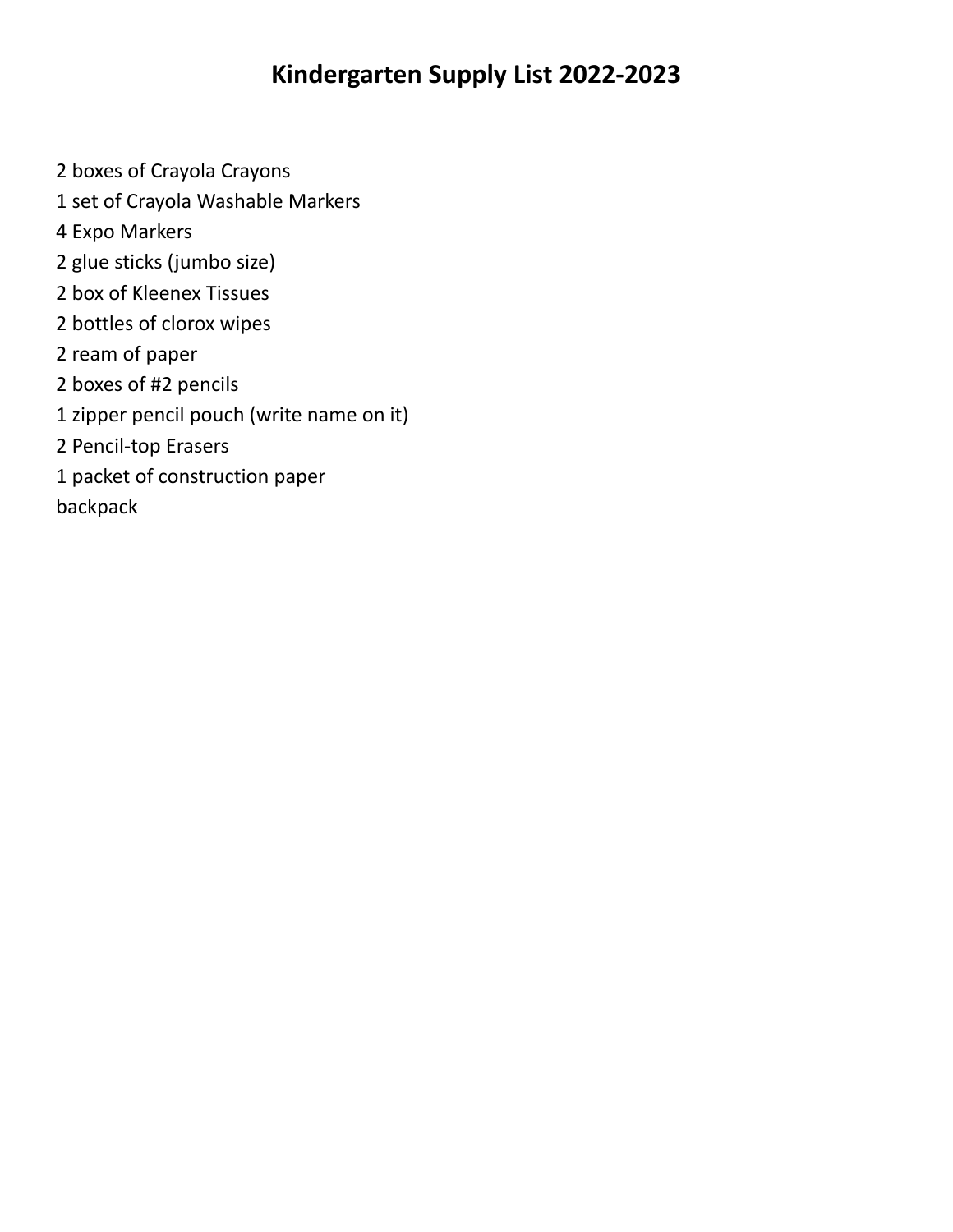# **1ST GRADE SUPPLY LIST 22-23**

2 Notebooks (spiral or composition) Crayons Markers Ziploc bags (big and small) Erasers Pencils Construction paper Glue sticks\* Dry erase markers Highlighters 2 Plastic Pencil boxes Wide ruled lined paper **Scissors** 

\*Please: glue sticks and no glue bottles, if possible.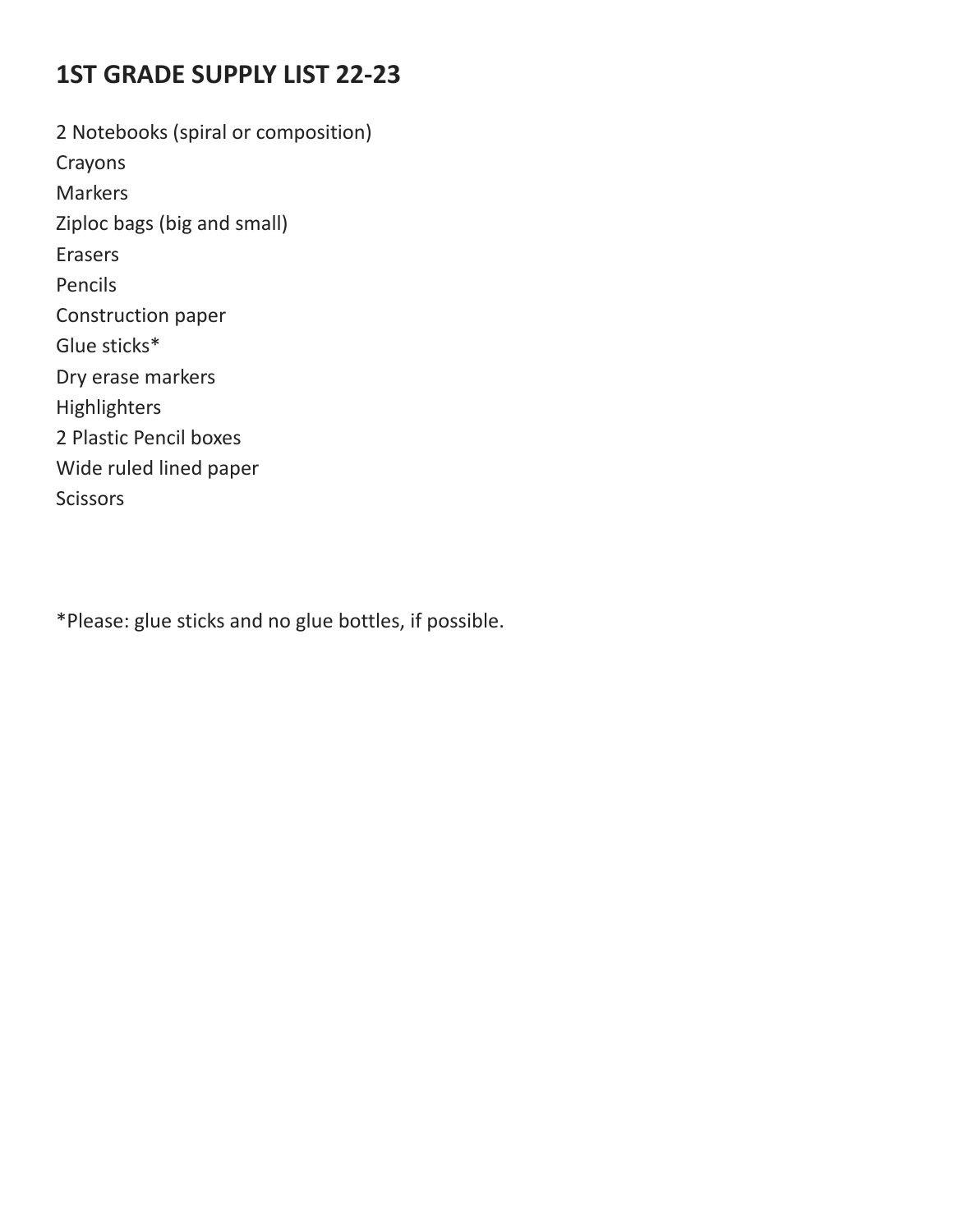## **2nd Grade Supply List 22-23**

 box of crayons ( 24 pack) pack of colored pencils (12 pack) pack of colored markers (12 pack) kids scissors pack of yellow highlighters ( large) subject spiral notebook pack of index cards ( any color any size)

Teacher Wish List ( appreciated not required): Colored assorted copy paper Ziploc storage gallon and sandwich storage size bags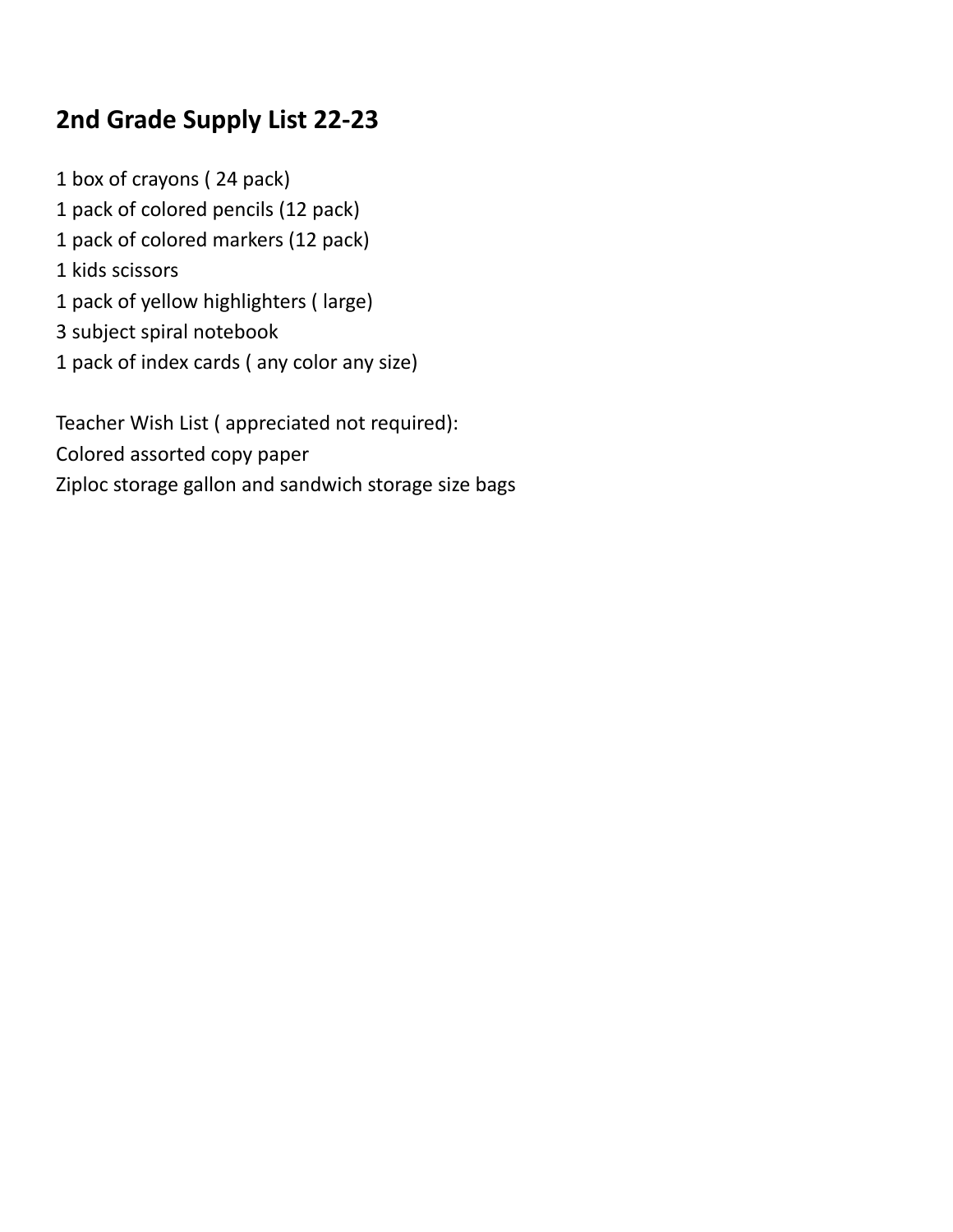### **3rd Grade List 22-23**

**Please do not put your child's name on any of the supplies – most supplies become community supplies shared by your child's class.**

### **Needed:**

2 Folders (Estrella only) Pencils Composition notebook Crayons Colored Pencils Tissues (save one box for your first project!) Pencil box **Highlighters Scissors** Expo/ dry erase markers Snacks that can be shared with the whole class (no peanut items) Earbuds/Headphones (Whichever is more comfortable for your child) (dollar store has some)

### **Wishlist:**

Ziploc baggies (snack and sandwich size)

#### **For Home:**

Pencils, Paper, multiplication flashcards (can get at the dollar store)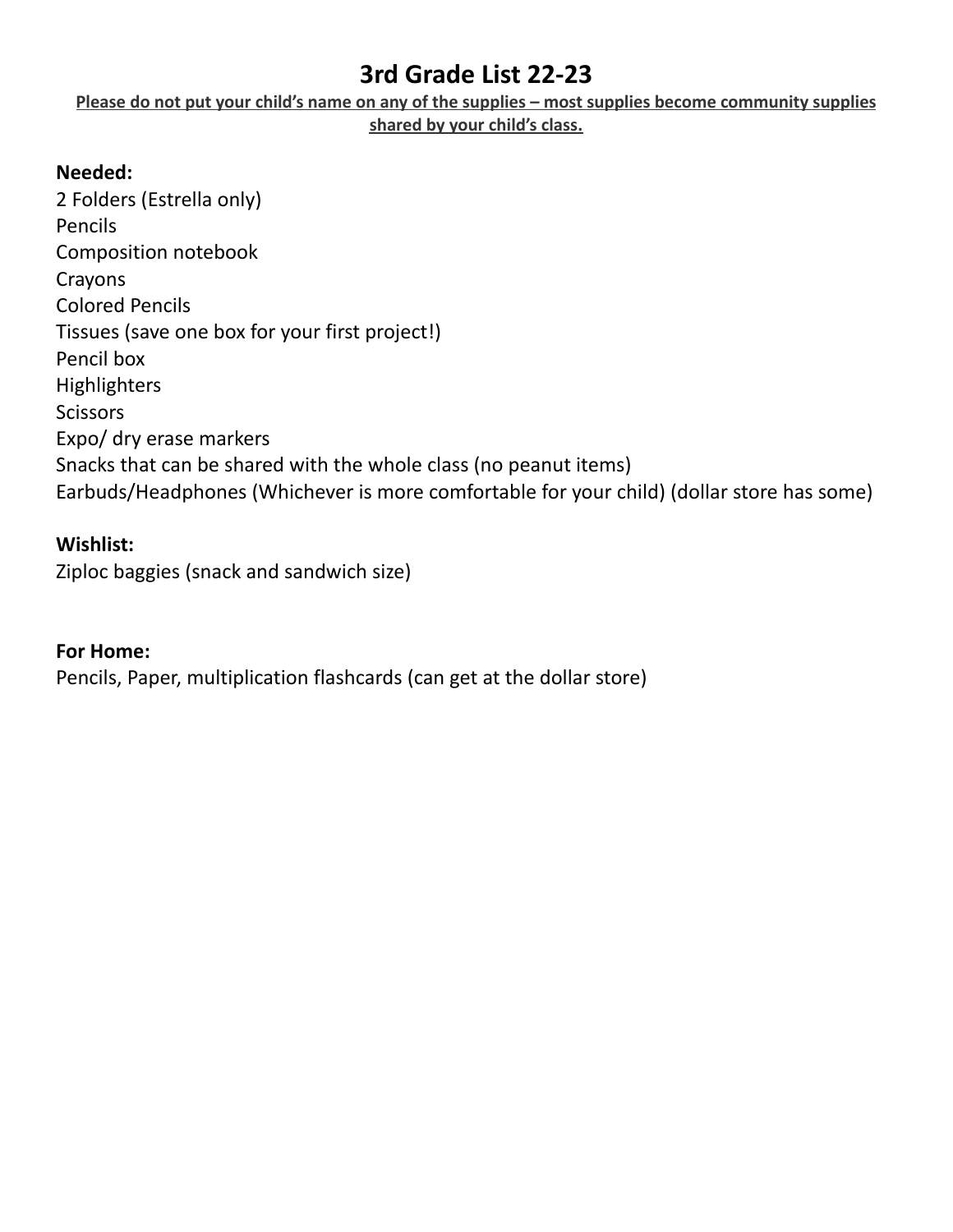# **4th Grade Supply List 22-23**

### **\*\*\*\*\* Student Needs\*\*\*\*\***

- 1 Backpack (small/medium single pocket)
- 4 1-subject theme notebook
- 1 Earbuds
- 1 Pencil Box
- 1 Highlighter (yellow only)
- 1 Folder (for Homework)
- 1 Scissors (medium size)
- 1 Pencil Sharpener

### **\*\*\*\* Classroom Supplies\*\*\*\***

- 1 Pack of Paper (College Rule)
- 1 Pack of Glue Sticks
- 1 Pack of Erasers
- 1 Box of Tissues

### **\*\*\*\* Teacher will provide the following Supplies\*\*\*\***

Pencils Color Pen

Color Pencils

Crayons

Black dry erase marker/eraser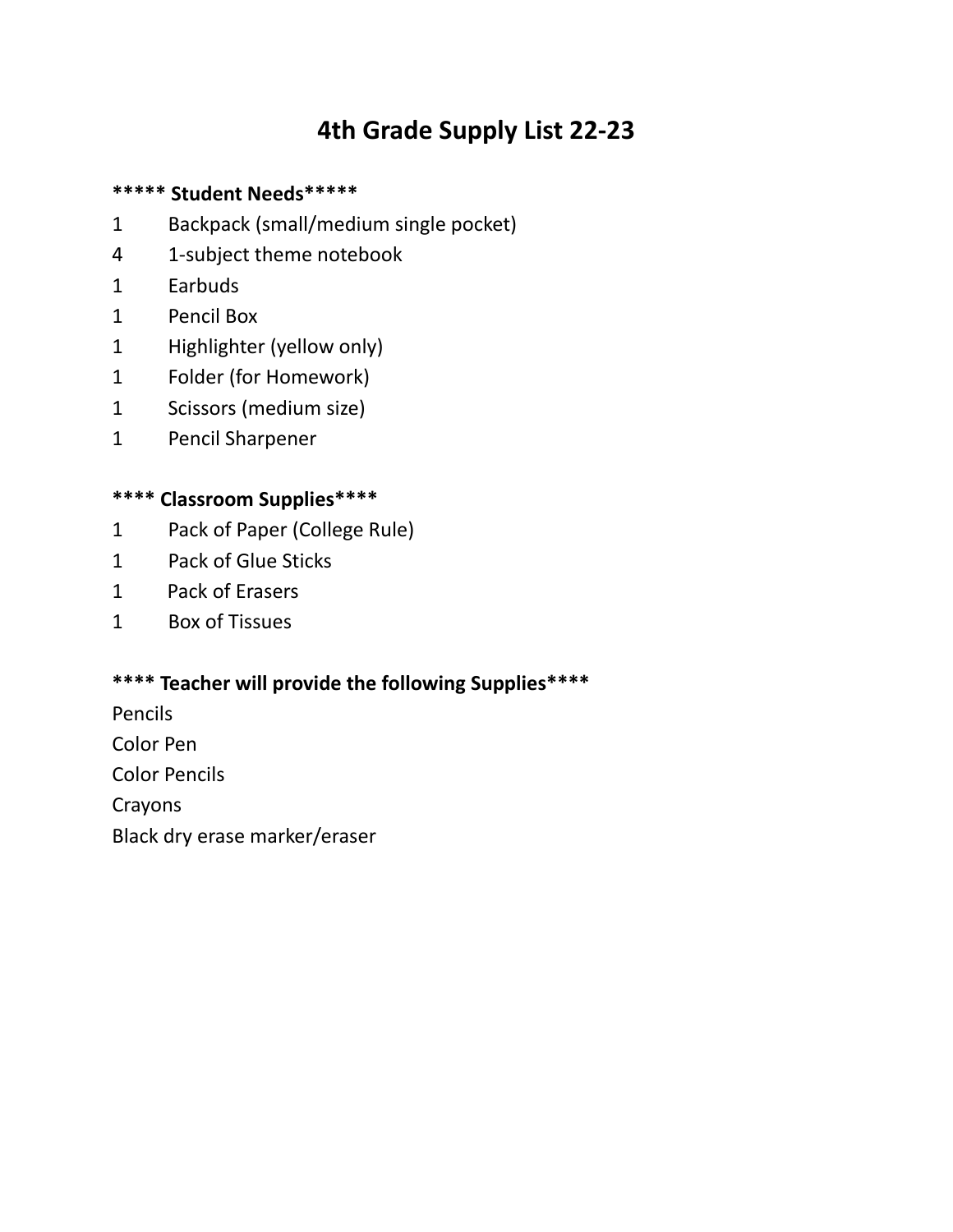## **5th Grade Class Supply List 22-23**

two packets of #2 Pencils colored pens containers for pens/pencils hand sharpeners dictionary highlighters A pack of colored paper 6 single subject notebooks Colored pencils/ and or crayons 6 subject dividers pack of 4 expo markers composition notebooks scissors glue sticks staples (for the classroom)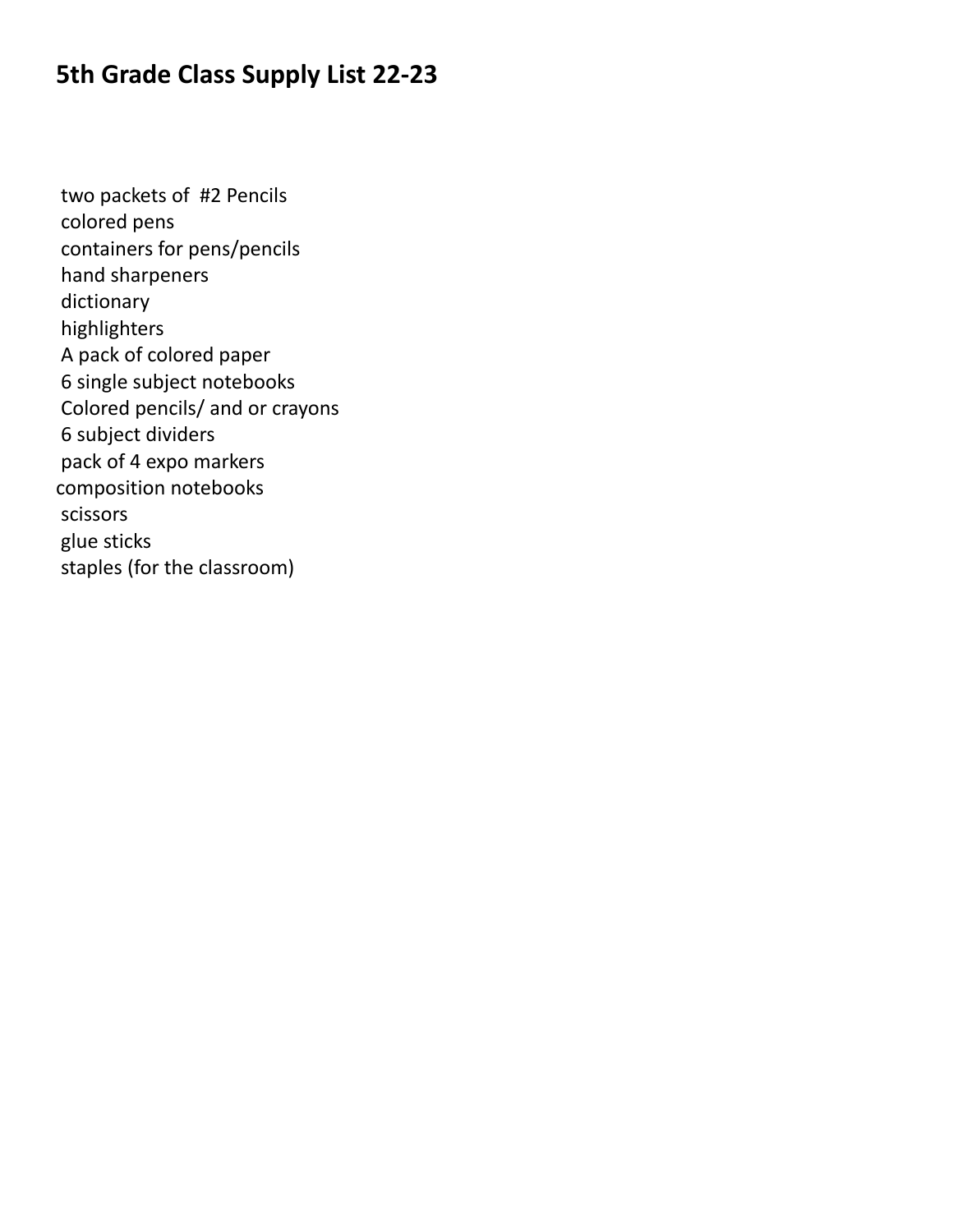## **6th Grade Supply List 22-23**

2 2 inch 3-ring binders 2- packs of subject dividers 2- 3 hole pencil pouches 1-pack green pens Pencils Markers Crayons Erasers Black pens Blue pens Highlighters Package of college-ruled paper